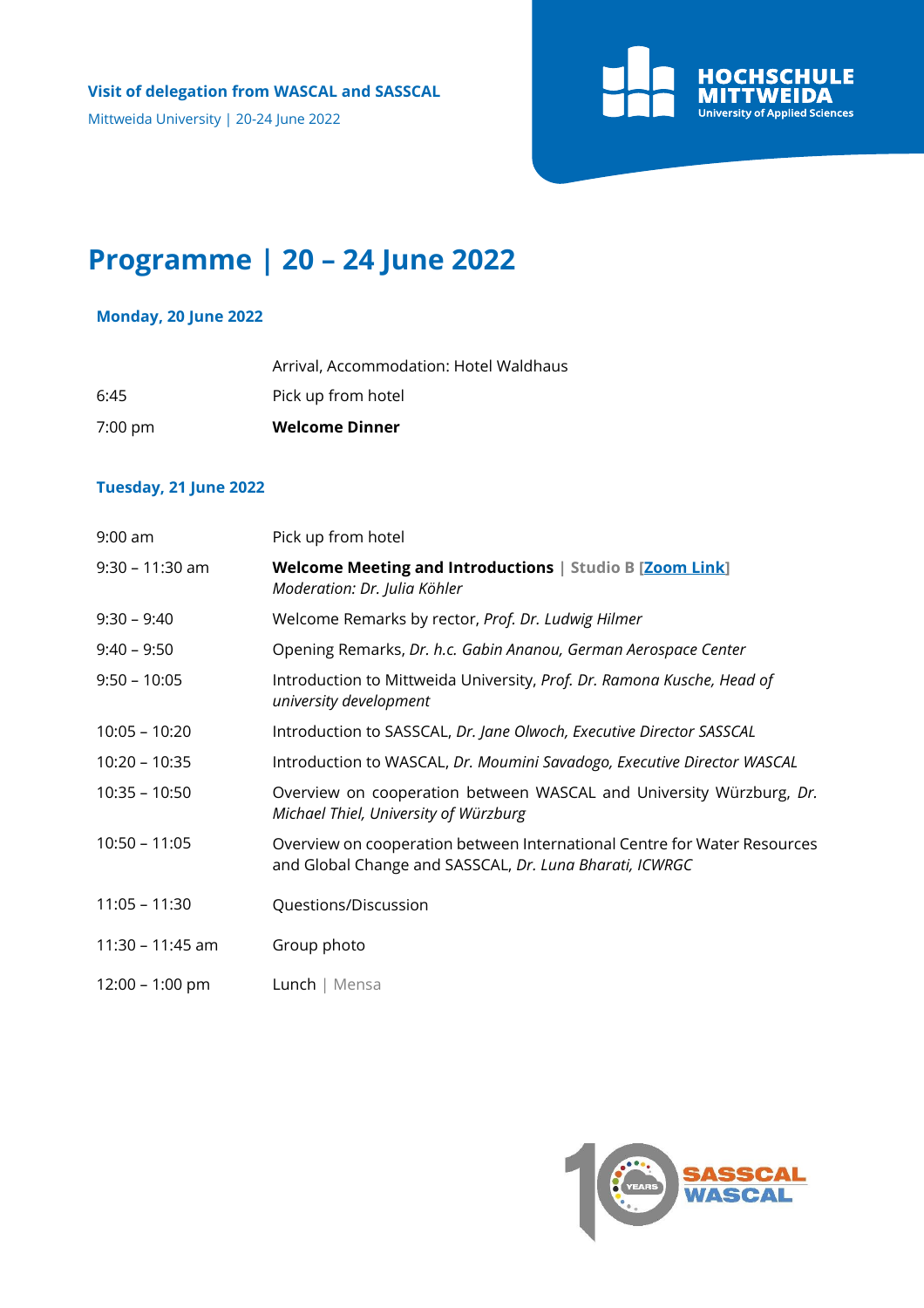#### **Visit of delegation from WASCAL and SASSCAL**

Mittweida University | 20-24 June 2022



| $1:00 - 2:30$ pm | Presentation of Selected Research Topics and projects of Mittweida<br>University related to climate change   Studio B [Zoom Link] |
|------------------|-----------------------------------------------------------------------------------------------------------------------------------|
|                  | Moderation: Dr. Julia Köhler                                                                                                      |
| $1:00 - 1:10$ pm | Opening Remarks by vice rector research, Prof. Dr. Uwe Mahn                                                                       |
| $1:10 - 1:30$ pm | Presentation of selected topics in Biotechnology, Prof. Dr. Röbbe Wünschiers                                                      |
| $1:30 - 1:50$ pm | Presentation of selected topics in Statistics and Mathematic Modelling of<br>Infectious diseases, Prof. Dr. Kristan Schneider     |
| $1:50 - 2:10$ pm | Presentation of selected topics of Applied analysis and numerics, Prof. Dr.<br>Franka Baaske                                      |
| $2:10 - 2:30$ pm | Questions/Discussion                                                                                                              |
| 2:30 pm          | Transfer to hotel and afternoon break                                                                                             |
| 4:30 pm          | Pick up from hotel                                                                                                                |
| $5:00 - 6:30$ pm | <b>Visit of Rochlitz Castle</b>                                                                                                   |
| 6:30 pm          | <b>Dinner at Rochlitz Castle</b>                                                                                                  |

### **Wednesday, 22 June 2022**

| 8:30 am            | Pick up from hotel                                                                                                                                  |
|--------------------|-----------------------------------------------------------------------------------------------------------------------------------------------------|
| $9:00 - 10:30$ am  | <b>Campus Tour   Start at Main Building</b>                                                                                                         |
| $10:30 - 10:45$ am | Coffee Break                                                                                                                                        |
| $10:45 - 12:00$ am | Meeting Faculty of Computer and Biosciences to discuss next steps of<br>cooperation with WASCAL and SASSCAL   Meeting room rectorate<br>[Zoom Link] |
| $10:45 - 10:55$ am | Opening by dean of the faculty, Prof. Dr. Marc Ritter                                                                                               |
| $10:55 - 11:05$ am | Summary of the current state, Dr. Julia Köhler, head of internationalization, Dr.<br>h.c. Gabin Ananou, German Aerospace Center                     |
| 11:05 - 12:00 am   | Discussion of next steps of cooperation                                                                                                             |
| $12:00 - 1:00$ pm  | Lunch                                                                                                                                               |